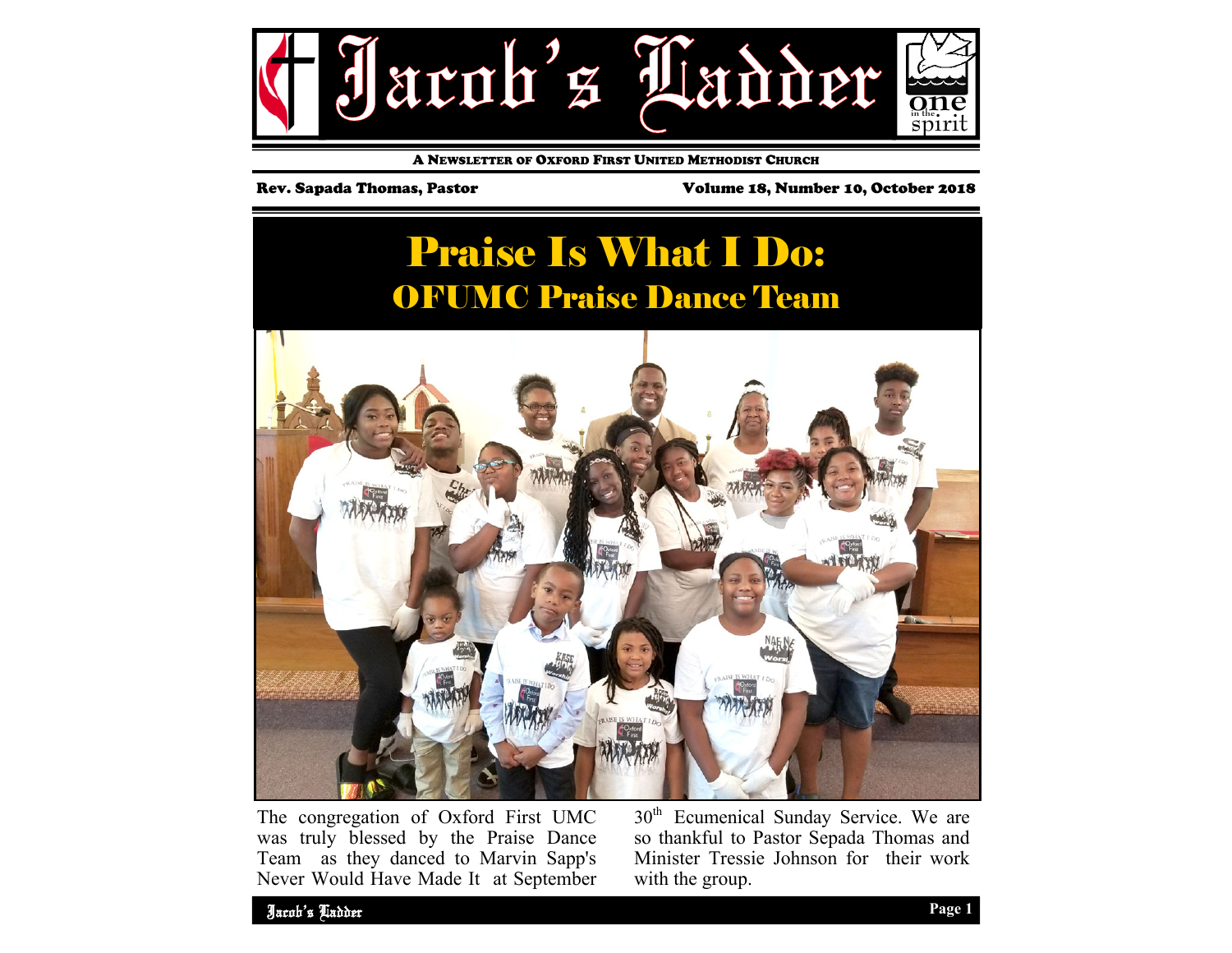## The Pastor's Point

by Rev. Sapada Thomas

Enough

# **Discovering Joy Through Simplicity and Generosity**

One of Jesus' great teaching parables involves a sower who cast seed along the ground. The sower hoped the seeds would sprout, grow, and bear good fruit. Some seeds did just that, producing a great harvest. But others, Jesus said, fell among thorns and, though they began to grow, these good plants were quickly choked out. Jesus said the thorns were "the cares of the world and the lure of wealth" (MATTHEW 13:22).

In a culture where having "enough" seems to have become a never-ending pursuit, Jesus' parable remains incredibly relevant.

Many of us are chasing the American dream in ways that lead to stress, anxiety, and fear—thorns that can rob us of the ability to enjoy the abundant lives of purpose that God intended for us.

All of us have struggled with these issues at one time or another. They are important issues that we cannot ignore. This is why, during the month of October, we will be having a church-wide study and worship emphasis called **Enough: Discovering Joy Through Simplicity and Generosity.**  During this time we will explore what the Bible teaches us about financial management through corporate worship and other various readings. We'll hear expert advice and stories about what others have learned by working through financial challenges. Each week we will provide you with some practical tools you can use to assess your financial situation and develop a financial plan with a Biblical foundation.

At the conclusion of the emphasis, we will have the opportunity to make personal commitments of our offerings to God through our church in the coming year. We will consecrate these commitments in the worship service on the last Sunday in October.

as we look at how we can manage our I hope you will join us in the coming weeks financial resources and truly experience simplicity, generosity, and joy.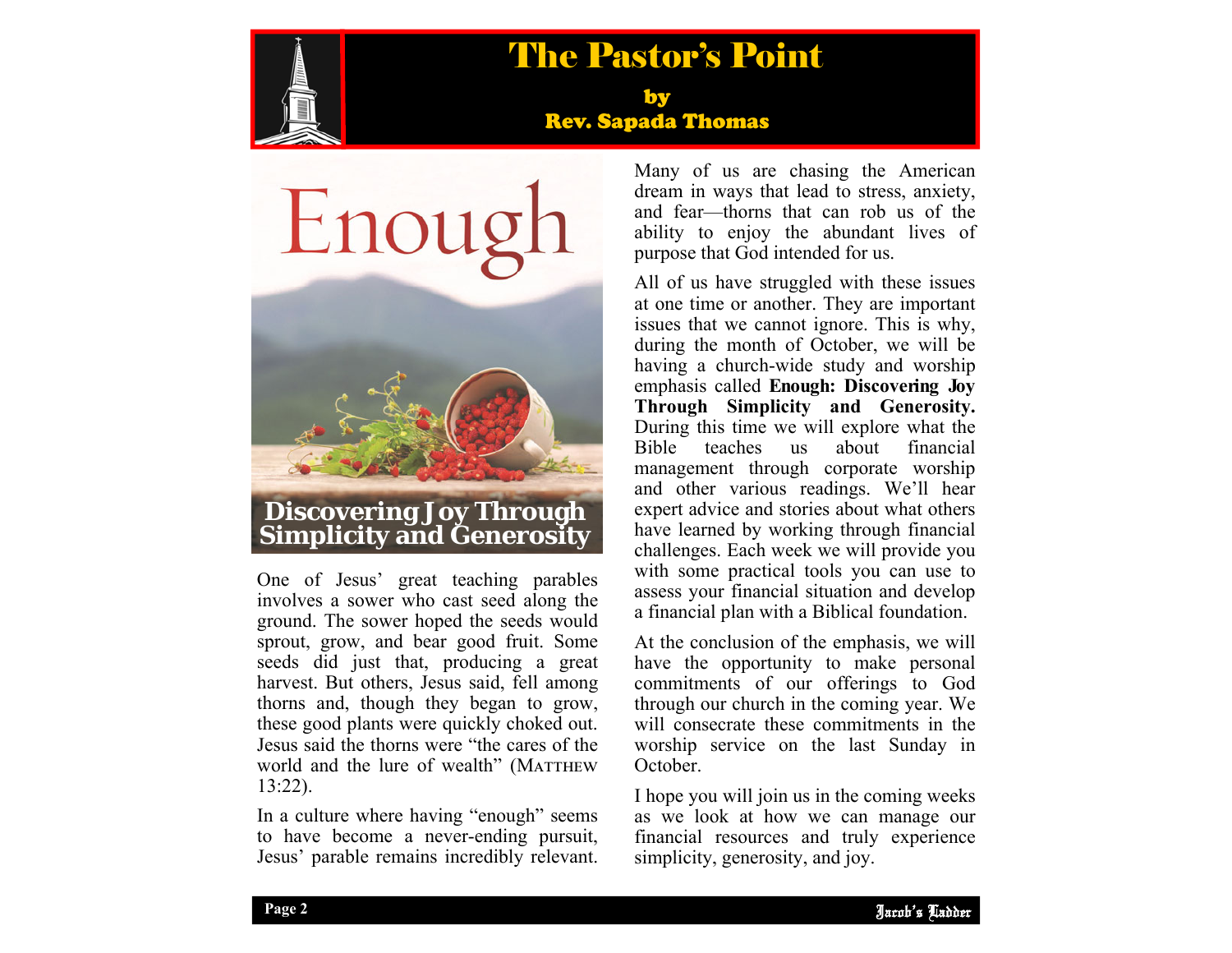## OFUMC UMM Come Together



The United Methodist Men UMM) of Oxford First UMC got together on Sunday morning, September  $2^{\overline{nd}}$ , for a fellowship breakfast and kick-off session to plan activities for UMM. It was a productive Spirit filled meeting. Many

things were discussed. The men will meet again for another fellowship breakfast on Sunday, October  $7<sup>th</sup>$ . All men are urged to attend. Watch the pages of *Jacob's Ladder* for more details in the months to come on the projects of the group.



Minister Gracie Spearman leads Oxford First's new Prayer Ministry which meets every Wednesday from 5:30р.м. то 6:00р.м. in the Sanctuary before Bible Study. Our goal is to constantly stay in connectional prayer for our church, it's members, and ministries. This ministry will provide an opportunity for personal and corporate prayer. Everyone is invited, and welcome to come and pray together with us!



On Sunday, October 21<sup>st</sup> Lay persons will lead Oxford First in worship. Sister Niler P. Franklin takes the lead as coordinator of the Laity service, and Sister Barbara Wortham will deliver the message for the day.